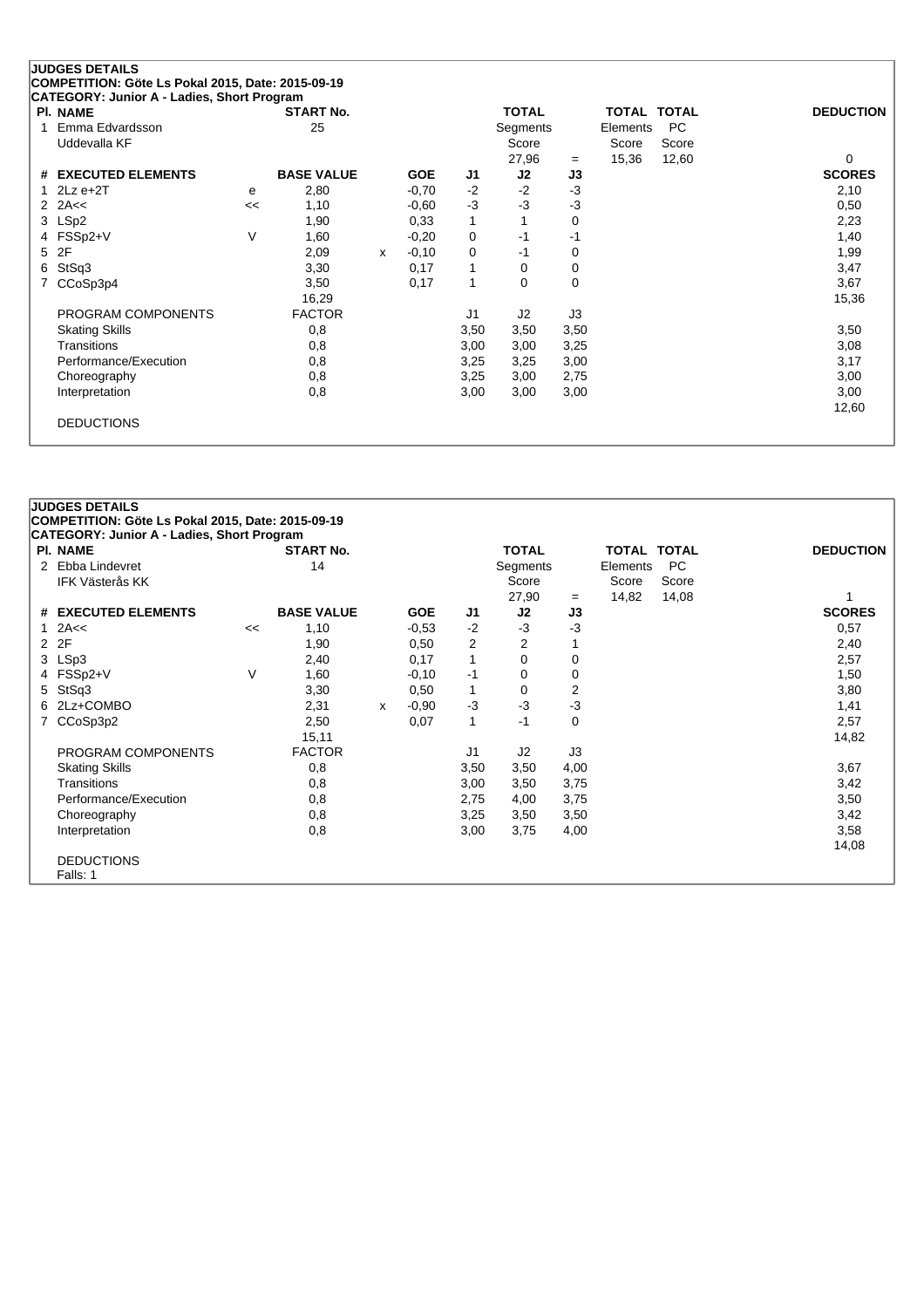| PI. NAME                      |         | <b>START No.</b>  |   |            |          | <b>TOTAL</b> |                | <b>TOTAL TOTAL</b> |       | <b>DEDUCTION</b> |
|-------------------------------|---------|-------------------|---|------------|----------|--------------|----------------|--------------------|-------|------------------|
| Lovisa Mattsson<br>3          |         | 27                |   |            |          | Segments     |                | Elements           | PC    |                  |
| <b>KK Sollentuna</b>          |         |                   |   |            |          | Score        |                | Score              | Score |                  |
|                               |         |                   |   |            |          | 27,72        | $=$            | 14,36              | 13,36 | $\Omega$         |
| <b>EXECUTED ELEMENTS</b><br># |         | <b>BASE VALUE</b> |   | <b>GOE</b> | J1       | J2           | J3             |                    |       | <b>SCORES</b>    |
| $2Lz+2T<$                     | $\prec$ | 3,00              |   | $-0.80$    | $-2$     | $-3$         | $-3$           |                    |       | 2,20             |
| CCoSp3p3<br>2                 |         | 3,00              |   | 0,07       |          | 0            | $-1$           |                    |       | 3,07             |
| 2A<<<br>3                     | <<      | 1,10              |   | $-0,60$    | $-3$     | $-3$         | $-3$           |                    |       | 0,50             |
| 2F<br>4                       |         | 2,09              | x | 0,20       |          | $\Omega$     |                |                    |       | 2,29             |
| FSSp3<br>5                    |         | 2,60              |   | 0,33       | 0        |              |                |                    |       | 2,93             |
| StSq1<br>6                    |         | 1,80              |   | 0,17       |          | $\Omega$     | 0              |                    |       | 1,97             |
| LSp1<br>7                     |         | 1,50              |   | $-0,10$    | $\Omega$ | $-1$         | $\Omega$       |                    |       | 1,40             |
|                               |         | 15,09             |   |            |          |              |                |                    |       | 14,36            |
| PROGRAM COMPONENTS            |         | <b>FACTOR</b>     |   |            | J1       | J2           | J <sub>3</sub> |                    |       |                  |
| <b>Skating Skills</b>         |         | 0,8               |   |            | 3,25     | 3,50         | 3,50           |                    |       | 3,42             |
| Transitions                   |         | 0,8               |   |            | 2,75     | 3,50         | 3,25           |                    |       | 3,17             |
| Performance/Execution         |         | 0,8               |   |            | 3,50     | 3,75         | 3,00           |                    |       | 3,42             |
| Choreography                  |         | 0,8               |   |            | 3,00     | 3,50         | 3,25           |                    |       | 3,25             |
| Interpretation                |         | 0,8               |   |            | 3,25     | 3,50         | 3,50           |                    |       | 3,42             |
|                               |         |                   |   |            |          |              |                |                    |       | 13,36            |

| <b>PI. NAME</b>                |         | <b>START No.</b>  |   |            |                          | <b>TOTAL</b>   |                | <b>TOTAL</b> | <b>TOTAL</b> | <b>DEDUCTION</b> |
|--------------------------------|---------|-------------------|---|------------|--------------------------|----------------|----------------|--------------|--------------|------------------|
| Rebecka Mannila<br>4           |         | 12                |   |            |                          | Segments       |                | Elements     | <b>PC</b>    |                  |
| Föreningen Solna Konståkning   |         |                   |   |            |                          | Score          |                | Score        | Score        |                  |
|                                |         |                   |   |            |                          | 27,23          | $=$            | 15,35        | 11,88        | 0                |
| # EXECUTED ELEMENTS            |         | <b>BASE VALUE</b> |   | <b>GOE</b> | J1                       | J2             | J3             |              |              | <b>SCORES</b>    |
| $2Lo+2Lo$                      |         | 3,60              |   | 0,00       | 0                        | 0              | 0              |              |              | 3,60             |
| $1A^*$<br>$\mathbf{2}^{\circ}$ | $\star$ | 0,00              |   | 0,00       | $\overline{\phantom{a}}$ | $-$            | $- -$          |              |              | 0,00             |
| CCoSp3p3<br>3                  |         | 3,00              |   | 0,33       | 0                        |                |                |              |              | 3,33             |
| FSSp1+V<br>4                   | V       | 1,40              |   | $-0,40$    | $-1$                     | $-1$           | $-2$           |              |              | 1,00             |
| StSq2<br>5                     |         | 2,60              |   | $-0.50$    | $-1$                     | $-1$           | -1             |              |              | 2,10             |
| 2F<br>6                        |         | 2,09              | x | 0,00       | 2                        | $-2$           | 0              |              |              | 2,09             |
| LSp3<br>7                      |         | 2,40              |   | 0,83       | $\overline{2}$           |                | $\overline{2}$ |              |              | 3,23             |
|                                |         | 15,09             |   |            |                          |                |                |              |              | 15,35            |
| PROGRAM COMPONENTS             |         | <b>FACTOR</b>     |   |            | J1                       | J <sub>2</sub> | J3             |              |              |                  |
| <b>Skating Skills</b>          |         | 0,8               |   |            | 3,25                     | 3,50           | 3,00           |              |              | 3,25             |
| Transitions                    |         | 0,8               |   |            | 3,00                     | 3,25           | 2,75           |              |              | 3,00             |
| Performance/Execution          |         | 0,8               |   |            | 2,75                     | 3,25           | 2,75           |              |              | 2,92             |
| Choreography                   |         | 0,8               |   |            | 3,25                     | 3,00           | 2,50           |              |              | 2,92             |
| Interpretation                 |         | 0,8               |   |            | 3,00                     | 2,75           | 2,50           |              |              | 2,75             |
|                                |         |                   |   |            |                          |                |                |              |              | 11,88            |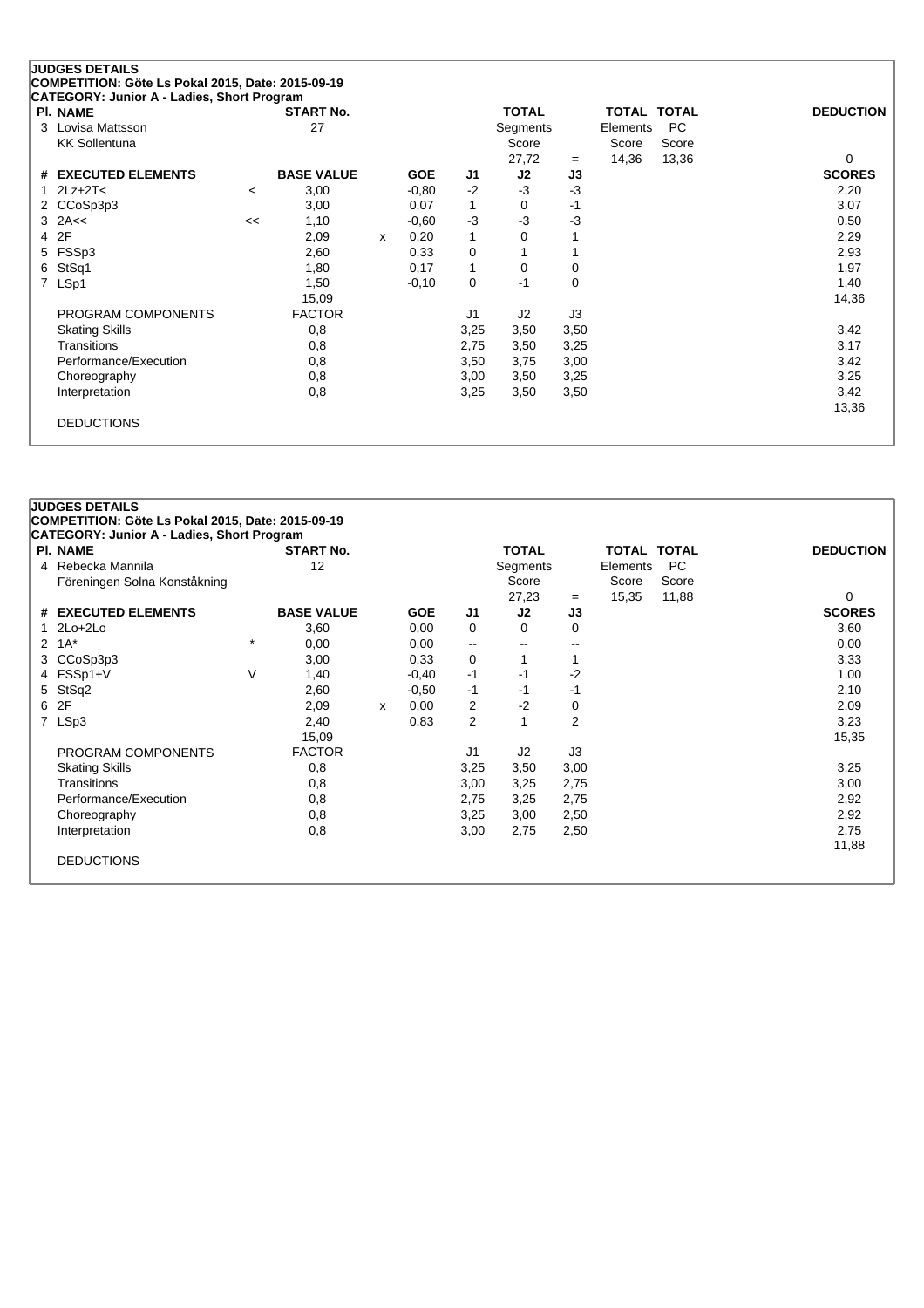| <b>PI. NAME</b>          |    | <b>START No.</b>  |   |            |                | <b>TOTAL</b> |      |          | TOTAL TOTAL | <b>DEDUCTION</b> |
|--------------------------|----|-------------------|---|------------|----------------|--------------|------|----------|-------------|------------------|
| Ellen Andersson<br>5     |    | 6                 |   |            |                | Segments     |      | Elements | <b>PC</b>   |                  |
| Mariestads KK            |    |                   |   |            |                | Score        |      | Score    | Score       |                  |
|                          |    |                   |   |            |                | 26,76        | $=$  | 14,70    | 13,06       |                  |
| # EXECUTED ELEMENTS      |    | <b>BASE VALUE</b> |   | <b>GOE</b> | J1             | J2           | J3   |          |             | <b>SCORES</b>    |
| $2Lz+2T$<br>$\mathbf{1}$ |    | 3,40              |   | 0,00       | 0              | 0            | 0    |          |             | 3,40             |
| 2 CCoSp3p2               |    | 2,50              |   | 0,00       | 0              | 0            | 0    |          |             | 2,50             |
| 3 StSq2                  |    | 2,60              |   | 0,50       |                |              |      |          |             | 3,10             |
| $4$ 2A $<$               | << | 1,21              | X | $-0.60$    | $-3$           | $-3$         | $-3$ |          |             | 0,61             |
| 2F<br>5                  |    | 2,09              | x | $-0.90$    | $-3$           | $-3$         | $-3$ |          |             | 1,19             |
| FSSp1+V<br>6             | V  | 1,40              |   | $-0,40$    | $-1$           | $-1$         | $-2$ |          |             | 1,00             |
| 7 LSp3                   |    | 2,40              |   | 0,50       | $\overline{2}$ | 0            |      |          |             | 2,90             |
|                          |    | 15,60             |   |            |                |              |      |          |             | 14,70            |
| PROGRAM COMPONENTS       |    | <b>FACTOR</b>     |   |            | J1             | J2           | J3   |          |             |                  |
| <b>Skating Skills</b>    |    | 0,8               |   |            | 3,50           | 3,50         | 3,25 |          |             | 3,42             |
| Transitions              |    | 0,8               |   |            | 3,00           | 3,25         | 3,00 |          |             | 3,08             |
| Performance/Execution    |    | 0,8               |   |            | 3,25           | 3,50         | 3,00 |          |             | 3,25             |
| Choreography             |    | 0,8               |   |            | 3,00           | 3,50         | 3,25 |          |             | 3,25             |
| Interpretation           |    | 0,8               |   |            | 3,25           | 3,25         | 3,50 |          |             | 3,33             |
|                          |    |                   |   |            |                |              |      |          |             | 13,06            |

#### **JUDGES DETAILS COMPETITION: Göte Ls Pokal 2015, Date: 2015-09-19 CATEGORY: Junior A - Ladies, Short Program Pl. NAME START No. TOTAL TOTAL TOTAL DEDUCTION** 6 Karin Berglund 28 Segments Elements PC Lidköpings KK Score Score Score Score Score Score Score Score Score Score Score Score Score Score Score Score Score Score Score Score Score Score Score Score Score Score Score Score Score Score Score Score Score Score Scor 25,90 = 12,56 13,34 0<br> **J2 J3 SCORES # EXECUTED ELEMENTS BASE VALUE GOE J1 J2 J3 SCORES** 1 StSq2 2,60 0,50 1 1 3,10 2 2Lo+2Lo 3,96 <sup>x</sup> -0,40 0 -2 -2 3,56  $3 \t1F^*$   $*$  0,00 x 0,00 -- -- -- -- 0,00 4 CCoSp3p3 3,00 -0,10 0 -1 0 2,90 5 A 0,00 <sup>x</sup> 0,00 -- -- -- 0,00 6 FSSp1+V V 1,40 -0,30 -1 -1 -1 1,10 7 LSp2 1,90 0,00 0 0 0 1,90 12,86 12,56 PROGRAM COMPONENTS FACTOR FACTOR J1 J2 J3 Skating Skills 0,8 3,00 3,75 3,75 3,50 Transitions 0,8 3,25 3,50 3,50 3,42 Performance/Execution 0,8 0,8 2,75 3,75 3,00 3,17 Choreography 0,8 3,00 3,50 3,25 3,25 Interpretation 0,8 3,00 3,50 3,50 3,33 13,34

DEDUCTIONS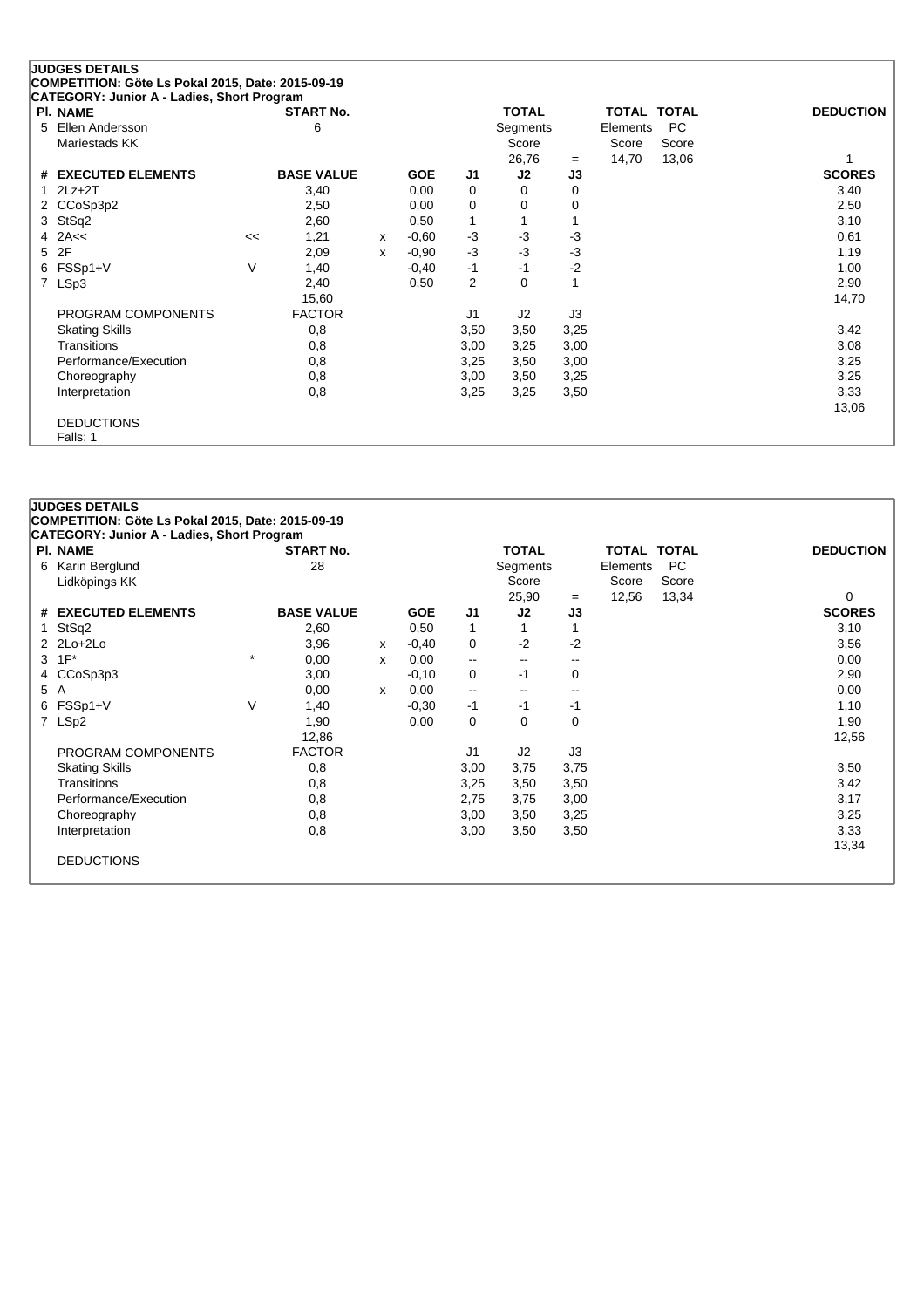|                | <b>JUDGES DETAILS</b>                                         |    |                   |            |              |              |      |          |                    |                  |
|----------------|---------------------------------------------------------------|----|-------------------|------------|--------------|--------------|------|----------|--------------------|------------------|
|                | COMPETITION: Göte Ls Pokal 2015, Date: 2015-09-19             |    |                   |            |              |              |      |          |                    |                  |
|                | CATEGORY: Junior A - Ladies, Short Program<br><b>PI. NAME</b> |    | <b>START No.</b>  |            |              | <b>TOTAL</b> |      |          | <b>TOTAL TOTAL</b> | <b>DEDUCTION</b> |
| 7              | Molly Samuelsson                                              |    | 18                |            |              | Segments     |      | Elements | <b>PC</b>          |                  |
|                | Uddevalla KF                                                  |    |                   |            |              | Score        |      | Score    | Score              |                  |
|                |                                                               |    |                   |            |              | 25,34        | $=$  | 13,74    | 12,60              |                  |
|                | # EXECUTED ELEMENTS                                           |    | <b>BASE VALUE</b> | <b>GOE</b> | J1           | J2           | J3   |          |                    | <b>SCORES</b>    |
| 1              | 2F                                                            |    | 1,90              | 0,20       | 1            |              | 0    |          |                    | 2,10             |
|                | 2 FSSp2+V                                                     | V  | 1,60              | 0,00       | 0            | 0            | 0    |          |                    | 1,60             |
|                | $3$ 2A $\leq$                                                 | << | 1,10              | $-0,60$    | $-3$         | $-3$         | $-3$ |          |                    | 0,50             |
|                | 4 2Lz+COMBO                                                   |    | 2,10              | $-0,90$    | $-3$         | $-3$         | $-3$ |          |                    | 1,20             |
|                | 5 CCoSp3p3                                                    |    | 3,00              | 0,17       | 0            |              | 0    |          |                    | 3,17             |
| 6              | StSq2                                                         |    | 2,60              | 0,17       | 1            | 0            | 0    |          |                    | 2,77             |
| $\overline{7}$ | LSp2                                                          |    | 1,90              | 0,50       | $\mathbf{1}$ |              |      |          |                    | 2,40             |
|                |                                                               |    | 14,20             |            |              |              |      |          |                    | 13,74            |
|                | PROGRAM COMPONENTS                                            |    | <b>FACTOR</b>     |            | J1           | J2           | J3   |          |                    |                  |
|                | <b>Skating Skills</b>                                         |    | 0,8               |            | 3,00         | 3,50         | 3,25 |          |                    | 3,25             |
|                | Transitions                                                   |    | 0,8               |            | 2,75         | 3,25         | 3,00 |          |                    | 3,00             |
|                | Performance/Execution                                         |    | 0,8               |            | 3,25         | 3,75         | 2,75 |          |                    | 3,25             |
|                | Choreography                                                  |    | 0,8               |            | 3,00         | 3,50         | 3,00 |          |                    | 3,17             |
|                | Interpretation                                                |    | 0,8               |            | 3,25         | 3,25         | 2,75 |          |                    | 3,08             |
|                |                                                               |    |                   |            |              |              |      |          |                    | 12,60            |
|                | <b>DEDUCTIONS</b>                                             |    |                   |            |              |              |      |          |                    |                  |
|                | Falls: 1                                                      |    |                   |            |              |              |      |          |                    |                  |

### **JUDGES DETAILS COMPETITION: Göte Ls Pokal 2015, Date: 2015-09-19 CATEGORY: Junior A - Ladies, Short Program Pl. NAME START No. TOTAL TOTAL TOTAL DEDUCTION** 8 Alisa Jonsson-Shimada 4 Segments Elements PC Konståkarna Borås Score Score Score Score Score Score Score Score Score Score Score Score Score Score Score Score Score Score Score Score Score Score Score Score Score Score Score Score Score Score Score Score Score Score 24,12 <sup>=</sup> 13,06 12,06 1 **# EXECUTED ELEMENTS BASE VALUE GOE J1 J2 J3 SCORES** 1 2F 1,90 -0,70 -2 -2 -3 1,20 2 2A< <sup>&</sup>lt; 2,30 -1,50 -3 -3 -3 0,80 3 FSSp2+V V 1,60 -0,20 -1 -1 0 1,40 4 StSq2 2,60 0,00 0 0 0 2,60 5 2Lo+2T<< << 2,42 <sup>x</sup> -0,60 -2 -2 -2 1,82 6 CCoSp3p3 3,00 0,17 0 1 0 3,17 7 LSp2 1,90 0,17 0 1 0 2,07 15,72 13,06 PROGRAM COMPONENTS FACTOR 11 J2 J3 Skating Skills 0,8 3,00 3,75 3,25 3,33 Transitions 0,8 2,75 3,50 2,50 2,92 Performance/Execution 0,8 0,8 3,25 3,50 2,25 3,50 3,00 Choreography 0,8 3,50 3,50 2,00 3,00 Interpretation 0,8 3,00 3,25 2,25 2,83 12,06 DEDUCTIONS Falls: 1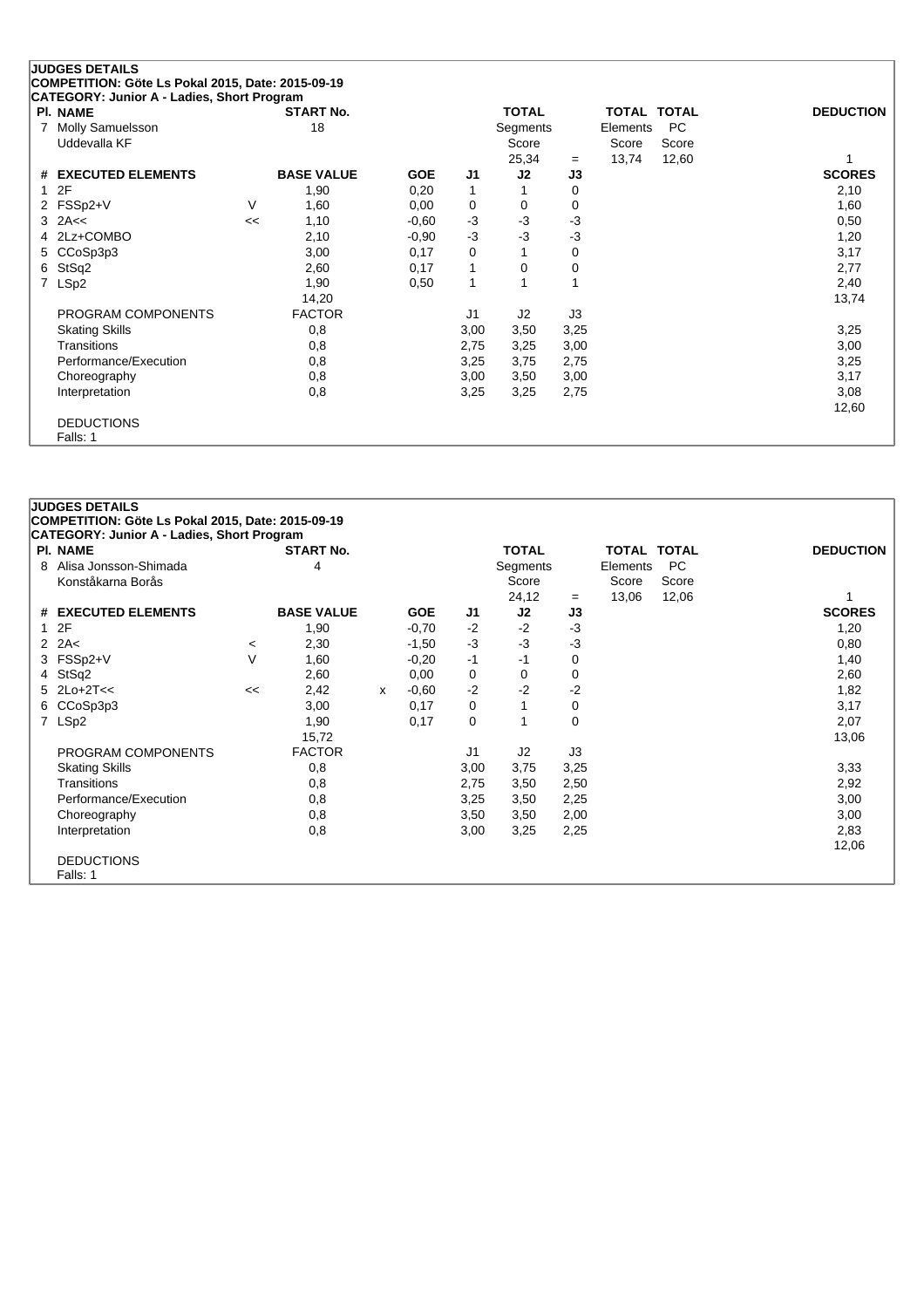|                | <b>JUDGES DETAILS</b>                             |         |                   |              |            |              |              |      |          |             |                  |
|----------------|---------------------------------------------------|---------|-------------------|--------------|------------|--------------|--------------|------|----------|-------------|------------------|
|                | COMPETITION: Göte Ls Pokal 2015, Date: 2015-09-19 |         |                   |              |            |              |              |      |          |             |                  |
|                | CATEGORY: Junior A - Ladies, Short Program        |         |                   |              |            |              |              |      |          |             |                  |
|                | <b>PI. NAME</b>                                   |         | <b>START No.</b>  |              |            |              | <b>TOTAL</b> |      |          | TOTAL TOTAL | <b>DEDUCTION</b> |
| 9              | Ellen Nyman                                       |         | 20                |              |            |              | Segments     |      | Elements | <b>PC</b>   |                  |
|                | KK Trollhättan-Vänersborg                         |         |                   |              |            |              | Score        |      | Score    | Score       |                  |
|                |                                                   |         |                   |              |            |              | 23,89        | $=$  | 12,75    | 12,14       |                  |
| #              | <b>EXECUTED ELEMENTS</b>                          |         | <b>BASE VALUE</b> |              | <b>GOE</b> | J1           | J2           | J3   |          |             | <b>SCORES</b>    |
| 1              | 2F                                                |         | 1,90              |              | $-0,20$    | 0            | $-2$         | 0    |          |             | 1,70             |
|                | 2 CCoSp3p3                                        |         | 3,00              |              | 0,17       | 0            | 1            | 0    |          |             | 3,17             |
|                | $3 \ 2S + 2T <$                                   | $\,<\,$ | 2,20              |              | $-0,53$    | $-2$         | $-3$         | $-3$ |          |             | 1,67             |
| 4              | StSq2                                             |         | 2,60              |              | $-0,17$    | $\mathbf{1}$ | $-1$         | $-1$ |          |             | 2,43             |
| 5              | FSSp2+V                                           | V       | 1,60              |              | $-0,10$    | -1           | 0            | 0    |          |             | 1,50             |
| 6              | 2A<<                                              | <<      | 1,21              | $\mathsf{x}$ | $-0.60$    | $-3$         | $-3$         | $-3$ |          |             | 0,61             |
| $\overline{7}$ | LSp1                                              |         | 1,50              |              | 0,17       | 1            | 0            | 0    |          |             | 1,67             |
|                |                                                   |         | 14,01             |              |            |              |              |      |          |             | 12,75            |
|                | PROGRAM COMPONENTS                                |         | <b>FACTOR</b>     |              |            | J1           | J2           | J3   |          |             |                  |
|                | <b>Skating Skills</b>                             |         | 0,8               |              |            | 3,00         | 3,25         | 3,25 |          |             | 3,17             |
|                | Transitions                                       |         | 0,8               |              |            | 2,75         | 3,00         | 3,00 |          |             | 2,92             |
|                | Performance/Execution                             |         | 0,8               |              |            | 3,25         | 3,25         | 2,75 |          |             | 3,08             |
|                | Choreography                                      |         | 0,8               |              |            | 3,00         | 2,75         | 3,25 |          |             | 3,00             |
|                | Interpretation                                    |         | 0,8               |              |            | 3,50         | 2,75         | 2,75 |          |             | 3,00             |
|                |                                                   |         |                   |              |            |              |              |      |          |             | 12,14            |
|                | <b>DEDUCTIONS</b>                                 |         |                   |              |            |              |              |      |          |             |                  |
|                | Falls: 1                                          |         |                   |              |            |              |              |      |          |             |                  |

# **JUDGES DETAILS COMPETITION: Göte Ls Pokal 2015, Date: 2015-09-19 CATEGORY: Junior A - Ladies, Short Program Pl. NAME START No. TOTAL TOTAL TOTAL DEDUCTION** 10 Victoria Thai 10 Victoria Thai 10 Victoria Thai 10 Victoria Thai 10 Victoria Thai 10 Victoria Chements PC<br>
Konståkarna Borås 10 Victoria 10 Victoria Elements PC Konståkarna Borås Score Score Score Score Score Score Score Score Score Score Score Score Score Score Score Score Score Score Score Score Score Score Score Score Score Score Score Score Score Score Score Score Score Score 23,70 <sup>=</sup> 11,56 12,14 0 **# EXECUTED ELEMENTS BASE VALUE GOE J1 J2 J3 SCORES** 1 2A<< << 1,10 -0,60 -3 -3 -3 0,50 2 2S+2T 2,60 0,00 0 0 0 2,60 3 LSp2 1,90 0,00 0 0 0 1,90 4 FSSp2+V V 1,60 -0,30 -1 -1 -1 1,30 5 2F<< << 0,55 <sup>x</sup> -0,23 -2 -2 -3 0,32 6 StSq1 1,80 -0,03 1 -1 -1 1,77 7 CCoSp3p3 3,00 0,17 1 0 0 12,55 11,56 PROGRAM COMPONENTS FACTOR FACTOR J1 J2 J3 Skating Skills 0,8 3,25 3,25 3,25 3,25 Transitions 0,8 3,00 3,25 2,50 2,92 Performance/Execution 0,8 0,8 3,50 3,50 2,25 3,08 Choreography 0,8 3,00 3,25 2,75 3,00 Interpretation 0,8 3,25 3,00 2,50 2,92 12,14 DEDUCTIONS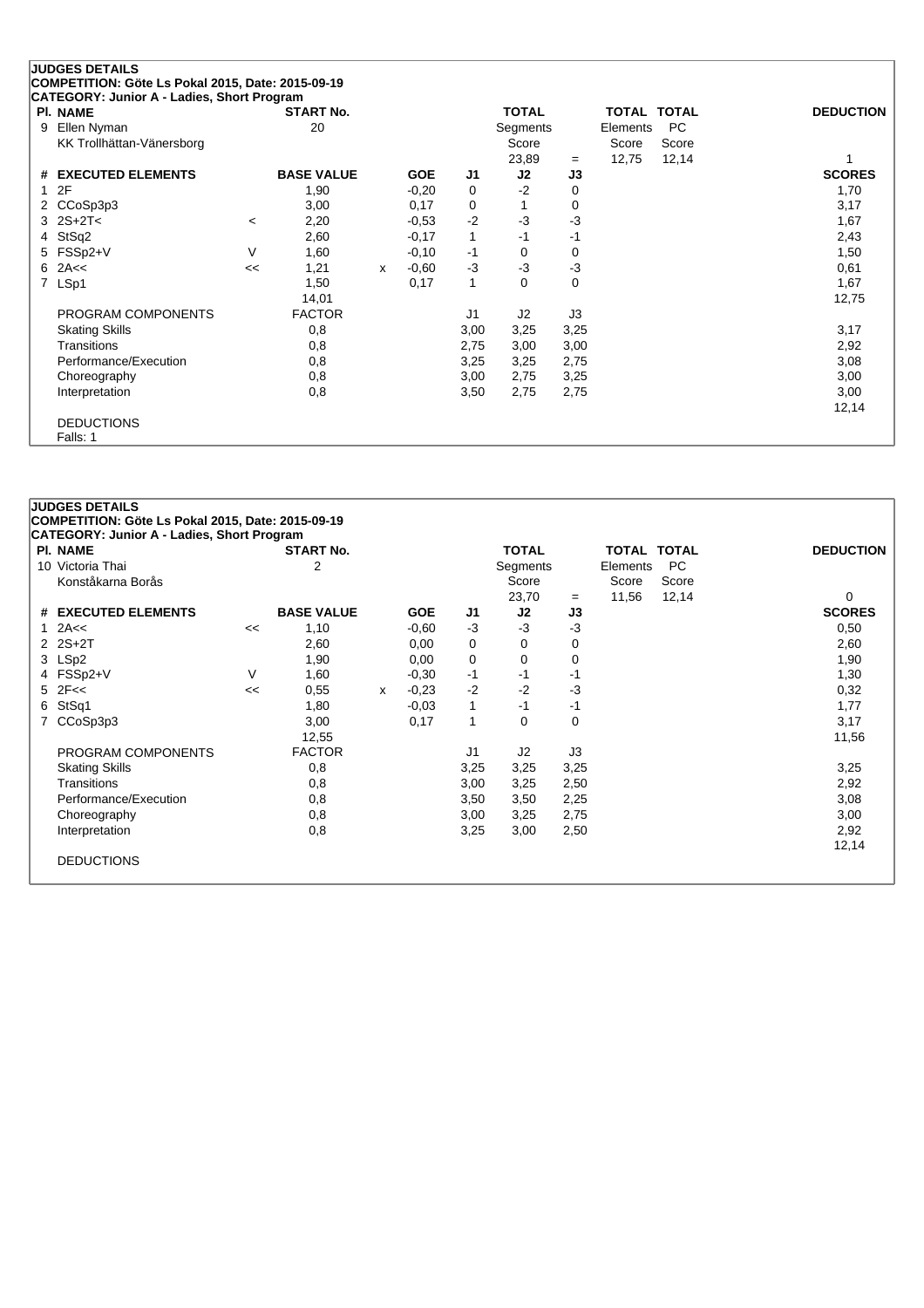|    | <b>JUDGES DETAILS</b>                             |                   |              |            |                |              |                |             |       |                  |
|----|---------------------------------------------------|-------------------|--------------|------------|----------------|--------------|----------------|-------------|-------|------------------|
|    | COMPETITION: Göte Ls Pokal 2015, Date: 2015-09-19 |                   |              |            |                |              |                |             |       |                  |
|    | CATEGORY: Junior A - Ladies, Short Program        |                   |              |            |                |              |                |             |       |                  |
|    | <b>PI. NAME</b>                                   | <b>START No.</b>  |              |            |                | <b>TOTAL</b> |                | TOTAL TOTAL |       | <b>DEDUCTION</b> |
| 11 | Greta Lundkvist                                   |                   |              |            |                | Segments     |                | Elements    | PC.   |                  |
|    | Lidköpings KK                                     |                   |              |            |                | Score        |                | Score       | Score |                  |
|    |                                                   |                   |              |            |                | 23,63        | $=$            | 12,43       | 12,20 |                  |
|    | # EXECUTED ELEMENTS                               | <b>BASE VALUE</b> |              | <b>GOE</b> | J1             | J2           | J3             |             |       | <b>SCORES</b>    |
|    | $2Lz+2Lo<$                                        | 3,40<br>$\prec$   |              | $-0.50$    | $-1$           | $-2$         | $-2$           |             |       | 2,90             |
|    | 2 A                                               | 0,00              |              | 0,00       | $\overline{a}$ | $-$          | $-$            |             |       | 0,00             |
|    | 3 FSSp                                            | 0,00              |              | 0,00       | $\mathbf{u}$   | $-$          | $-$            |             |       | 0,00             |
| 4  | StSq1                                             | 1,80              |              | 0,07       | 1              | $-1$         | 0              |             |       | 1,87             |
|    | 5 2F                                              | 2,09              | $\mathsf{x}$ | 0,20       | 2              | 0            | 0              |             |       | 2,29             |
|    | 6 CCoSp3p2                                        | 2,50              |              | $-0,20$    | 0              | $-1$         | $-1$           |             |       | 2,30             |
| 7  | LSp3                                              | 2,40              |              | 0,67       | 1              |              | $\overline{2}$ |             |       | 3,07             |
|    |                                                   | 12,19             |              |            |                |              |                |             |       | 12,43            |
|    | PROGRAM COMPONENTS                                | <b>FACTOR</b>     |              |            | J1             | J2           | J3             |             |       |                  |
|    | <b>Skating Skills</b>                             | 0,8               |              |            | 3,50           | 3,25         | 3,50           |             |       | 3,42             |
|    | Transitions                                       | 0,8               |              |            | 3,00           | 2,75         | 3,25           |             |       | 3,00             |
|    | Performance/Execution                             | 0,8               |              |            | 3,00           | 3,00         | 3,00           |             |       | 3,00             |
|    | Choreography                                      | 0,8               |              |            | 3,25           | 2,75         | 3,00           |             |       | 3,00             |
|    | Interpretation                                    | 0,8               |              |            | 3,00           | 2,75         | 2,75           |             |       | 2,83             |
|    |                                                   |                   |              |            |                |              |                |             |       | 12,20            |
|    | <b>DEDUCTIONS</b>                                 |                   |              |            |                |              |                |             |       |                  |
|    | Time Violation: 1                                 |                   |              |            |                |              |                |             |       |                  |

# **JUDGES DETAILS COMPETITION: Göte Ls Pokal 2015, Date: 2015-09-19 CATEGORY: Junior A - Ladies, Short Program Pl. NAME START No. TOTAL TOTAL TOTAL DEDUCTION** 12 Molly Joborn 21 21 Segments Elements PC<br>IFK Västerås KK Score Score Score Score Score Score IFK Västerås KK Score Score Score Score Score Score Score Score Score Score Score Score Score Score Score Score 23,42 = 12,56 10,86 0<br> **J2 J3 SCORES # EXECUTED ELEMENTS BASE VALUE GOE J1 J2 J3 SCORES** 1 2A<< << 1,10 -0,60 -3 -3 -3 0,50 2 2 F 2,00 3,00 3,00 0,10 0 1 0 2,00 3 LSp2 1,90 0,50 1 1 1 2,40 4 FSSp2+V V 1,60 -0,10 0 -1 0 1,50 5 StSq1 1,80 -0,40 -1 -2 -1 1,40 6 2Lo+2Lo 3,96 <sup>x</sup> -0,90 -3 -3 -3 3,06 7 CCoSp3pB 1,70 0,00 0 0 0 1,70 13,96 12,56 PROGRAM COMPONENTS FACTOR 11 J2 J3 Skating Skills 0,8 3,00 3,00 3,25 3,08 Transitions 0,8 3,00 2,50 3,00 2,83 Performance/Execution 0,8 0,8 2,50 2,75 2,50 2,75 2,50 Choreography 0,8 2,75 2,50 2,75 2,67 Interpretation 0,8 2,25 2,50 2,50 2,42 10,86 DEDUCTIONS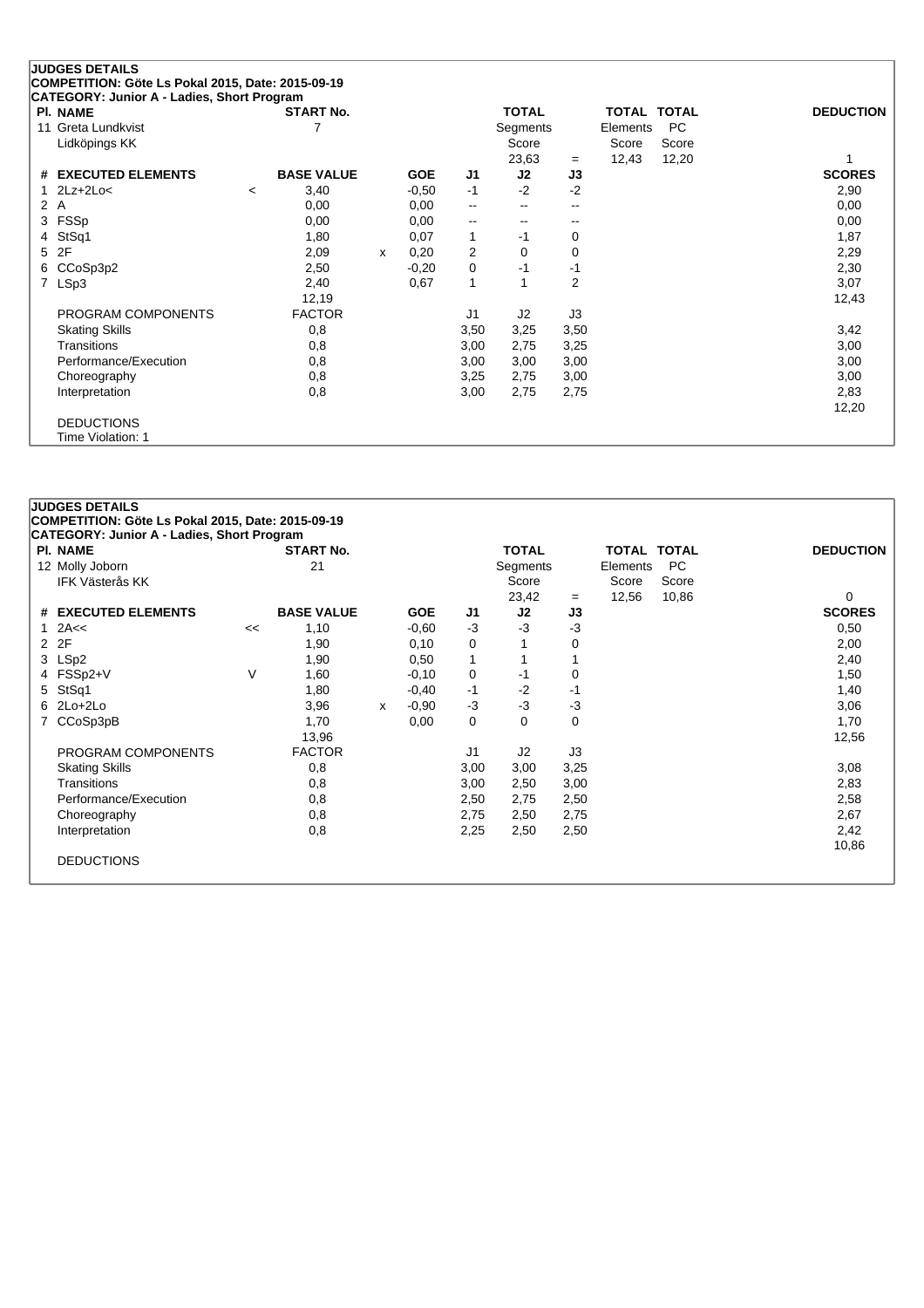| <b>PI. NAME</b>       |    | <b>START No.</b>  |   |            |      | <b>TOTAL</b> |      | TOTAL TOTAL |           | <b>DEDUCTION</b> |
|-----------------------|----|-------------------|---|------------|------|--------------|------|-------------|-----------|------------------|
| 13 Elly Olsson        |    | 8                 |   |            |      | Segments     |      | Elements    | <b>PC</b> |                  |
| Örebro KK             |    |                   |   |            |      | Score        |      | Score       | Score     |                  |
|                       |    |                   |   |            |      | 22,44        | $=$  | 12,12       | 11,32     |                  |
| # EXECUTED ELEMENTS   |    | <b>BASE VALUE</b> |   | <b>GOE</b> | J1   | J2           | J3   |             |           | <b>SCORES</b>    |
| 1 LSp2                |    | 1,90              |   | 0.33       | 1    | 0            |      |             |           | 2,23             |
| $2$ $2$ $Lo+2$ $Lo+2$ |    | 3,60              |   | $-0,90$    | $-3$ | $-3$         | $-3$ |             |           | 2,70             |
| $3$ 2A $\lt$          | << | 1,10              |   | $-0,60$    | $-3$ | $-3$         | $-3$ |             |           | 0,50             |
| FSSp2+V<br>4          | V  | 1,60              |   | 0,00       | 0    | 0            | 0    |             |           | 1,60             |
| 2F<br>5               |    | 2,09              | x | 0,00       | 0    | 0            | 0    |             |           | 2,09             |
| StSq1<br>6            |    | 1,80              |   | 0,00       | 0    | $\Omega$     | 0    |             |           | 1,80             |
| CCoSp2pB              |    | 1,50              |   | $-0.30$    | $-1$ | $\Omega$     | $-2$ |             |           | 1,20             |
|                       |    | 13,59             |   |            |      |              |      |             |           | 12,12            |
| PROGRAM COMPONENTS    |    | <b>FACTOR</b>     |   |            | J1   | J2           | J3   |             |           |                  |
| <b>Skating Skills</b> |    | 0,8               |   |            | 2,75 | 3,00         | 3,25 |             |           | 3,00             |
| Transitions           |    | 0,8               |   |            | 2,75 | 2,75         | 3,00 |             |           | 2,83             |
| Performance/Execution |    | 0,8               |   |            | 3,00 | 3,00         | 2,50 |             |           | 2,83             |
| Choreography          |    | 0,8               |   |            | 3,25 | 3,00         | 2,50 |             |           | 2,92             |
| Interpretation        |    | 0,8               |   |            | 2,75 | 2,50         | 2,50 |             |           | 2,58             |
|                       |    |                   |   |            |      |              |      |             |           | 11,32            |

# **JUDGES DETAILS COMPETITION: Göte Ls Pokal 2015, Date: 2015-09-19 CATEGORY: Junior A - Ladies, Short Program Pl. NAME START No. TOTAL TOTAL TOTAL DEDUCTION** 14 Mathilda Stensson 3 Segments Elements PC KK Sollentuna Score Score Score Score Score Score Score Score Score Score Score Score Score Score Score Score Score Score Score Score Score Score Score Score Score Score Score Score Score Score Score Score Score Score Scor 22,24 = 11,70 10,54 0<br> **J2 J3 SCORES # EXECUTED ELEMENTS BASE VALUE GOE J1 J2 J3 SCORES** 1 LSp1 1,50 0,83 2 1 2 2,33 2 StSq1 1,80 0,00 0 0 0 1,80  $3$  2A<<  $2$  3  $2$ A<<  $1,10$   $-0,60$   $-3$   $-3$   $-3$ 1,98 x -0,90 -3 -3 -3<br>
5 2F 1,98 x -0,20 0 -1 -1 1 1,89 5 2F 2,09 <sup>x</sup> -0,20 0 -1 -1 1,89 6 CCoSp3p3 3,00 0,00 0 0 0 3,00 7 FSSp1+V V 1,40 -0,30 -1 0 -2 1,10 12,87 11,70 PROGRAM COMPONENTS FACTOR FACTOR J1 J2 J3 Skating Skills 0,8 2,75 3,50 2,50 2,92 Transitions 0,8 2,75 3,00 2,25 2,67 Performance/Execution 0,8 0,8 2,50 3,00 2,00 2,00 2,50 3,00 2,50 Choreography 0,8 3,25 3,00 2,00 2,75 Interpretation 0,8 2,50 2,75 1,75 2,33 10,54 DEDUCTIONS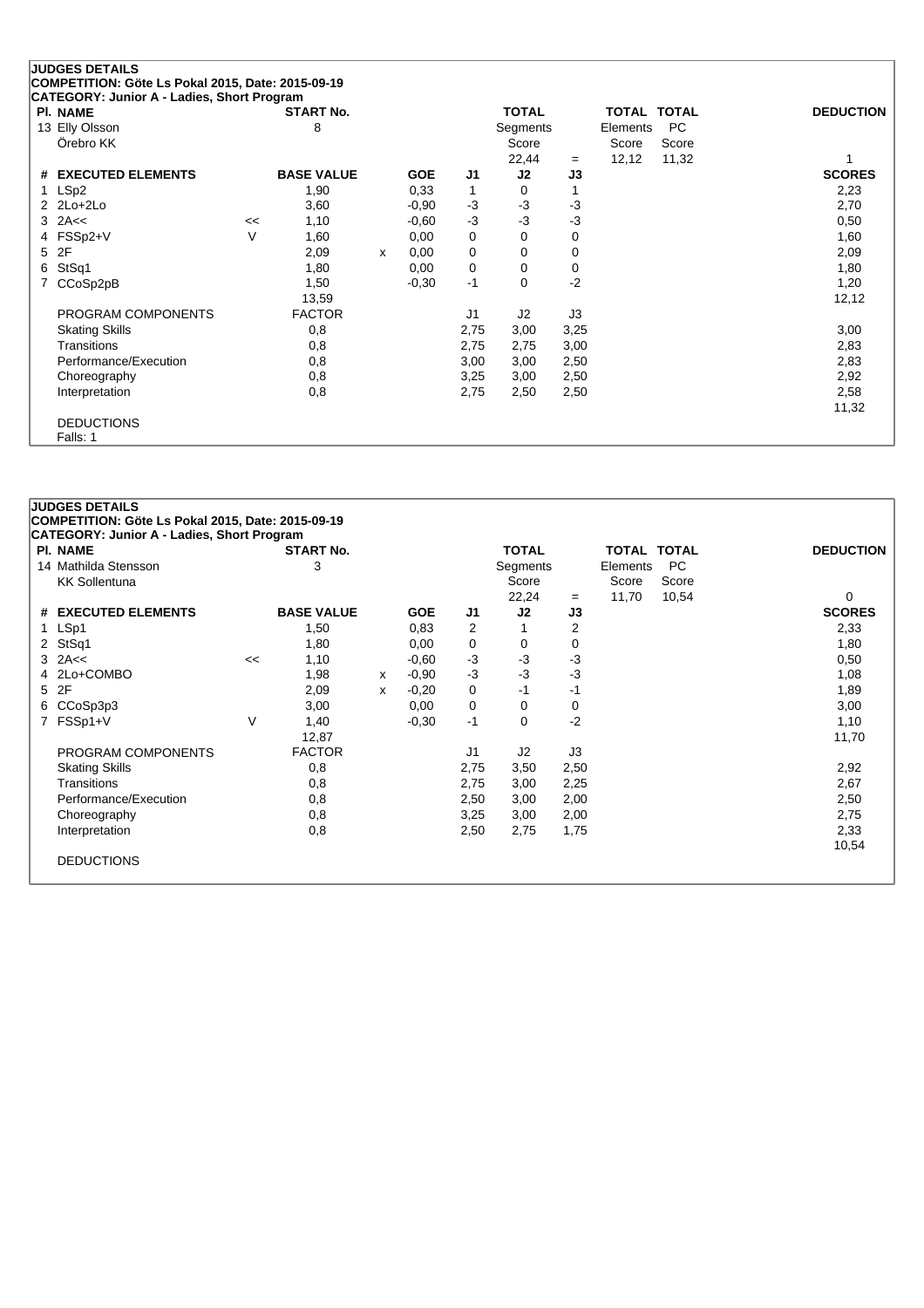### **JUDGES DETAILS COMPETITION: Göte Ls Pokal 2015, Date: 2015-09-19 CATEGORY: Junior A - Ladies, Short Program**

| <b>PI. NAME</b>       |        | <b>START No.</b>  |            |                          | <b>TOTAL</b> |                          | <b>TOTAL</b> | <b>TOTAL</b> | <b>DEDUCTION</b> |
|-----------------------|--------|-------------------|------------|--------------------------|--------------|--------------------------|--------------|--------------|------------------|
| 15 Emma Östlund       |        | 11                |            |                          | Segments     |                          | Elements     | <b>PC</b>    |                  |
| Uppsala SK            |        |                   |            |                          | Score        |                          | Score        | Score        |                  |
|                       |        |                   |            |                          | 22,04        | $=$                      | 10,90        | 11,14        | 0                |
| # EXECUTED ELEMENTS   |        | <b>BASE VALUE</b> | <b>GOE</b> | J1                       | J2           | J3                       |              |              | <b>SCORES</b>    |
| 1 A                   |        | 0,00              | 0,00       | $\overline{\phantom{a}}$ | $\sim$       | $\overline{\phantom{a}}$ |              |              | 0,00             |
| 2 2Lz+COMBO           |        | 2,10              | $-0,90$    | $-3$                     | $-3$         | -3                       |              |              | 1,20             |
| 3 FSSp2+V             | $\vee$ | 1,60              | $-0,30$    | 0                        | $-2$         | -1                       |              |              | 1,30             |
| 4 2F                  |        | 1,90              | $-0,10$    | 0                        | -1           | 0                        |              |              | 1,80             |
| 5 LSp2                |        | 1,90              | 0,50       | 1                        | 2            | 0                        |              |              | 2,40             |
| 6 StSq1               |        | 1,80              | $-0,10$    | -1                       | 0            | 0                        |              |              | 1,70             |
| 7 CCoSp3p2            |        | 2,50              | 0,00       | 0                        | 0            | 0                        |              |              | 2,50             |
|                       |        | 11,80             |            |                          |              |                          |              |              | 10,90            |
| PROGRAM COMPONENTS    |        | <b>FACTOR</b>     |            | J <sub>1</sub>           | J2           | J3                       |              |              |                  |
| <b>Skating Skills</b> |        | 0,8               |            | 3,00                     | 3,25         | 2,50                     |              |              | 2,92             |
| Transitions           |        | 0,8               |            | 2,75                     | 3,25         | 2,00                     |              |              | 2,67             |
| Performance/Execution |        | 0,8               |            | 2,50                     | 3,25         | 2,25                     |              |              | 2,67             |
| Choreography          |        | 0,8               |            | 3,25                     | 3,50         | 2,50                     |              |              | 3,08             |
| Interpretation        |        | 0,8               |            | 2,25                     | 3,25         | 2,25                     |              |              | 2,58             |
|                       |        |                   |            |                          |              |                          |              |              | 11,14            |
| <b>DEDUCTIONS</b>     |        |                   |            |                          |              |                          |              |              |                  |
|                       |        |                   |            |                          |              |                          |              |              |                  |

# **JUDGES DETAILS COMPETITION: Göte Ls Pokal 2015, Date: 2015-09-19 CATEGORY: Junior A - Ladies, Short Program Pl. NAME START No. TOTAL TOTAL TOTAL DEDUCTION** 16 Alma Gråsjö 9 Segments Elements PC Uddevalla KF Score Score Score 21,97 <sup>=</sup> 10,29 11,68 0 **# EXECUTED ELEMENTS BASE VALUE GOE J1 J2 J3 SCORES** 1 2F 1,90 0,00 0 0 0 1,90 2 2A<< << 1,10 -0,60 -3 -3 -3 0,50 3 FSSp2+V V 1,60 -0,50 -2 -1 -2 1,10 4 LSp1 1,50 0,17 0 1 1,67 5 2Lo+2T<< << 2,42 <sup>x</sup> -0,80 -3 -2 -3 1,62 6 CCoSp3p2 2,50 -0,30 -1 0 -2 2,20 7 StSq1 1,80 -0,50 -2 -1 -2 1,30 12,82 10,29 PROGRAM COMPONENTS FACTOR 11 J2 J3 Skating Skills 0,8 2,75 3,25 2,75 2,92 Transitions 0,8 3,00 3,00 2,50 2,83 Performance/Execution 0,8 0,8 3,25 3,50 2,00 2,92 Choreography 0,8 3,00 3,25 2,50 2,92 Interpretation 0,8 3,25 3,25 2,50 3,00 11,68 DEDUCTIONS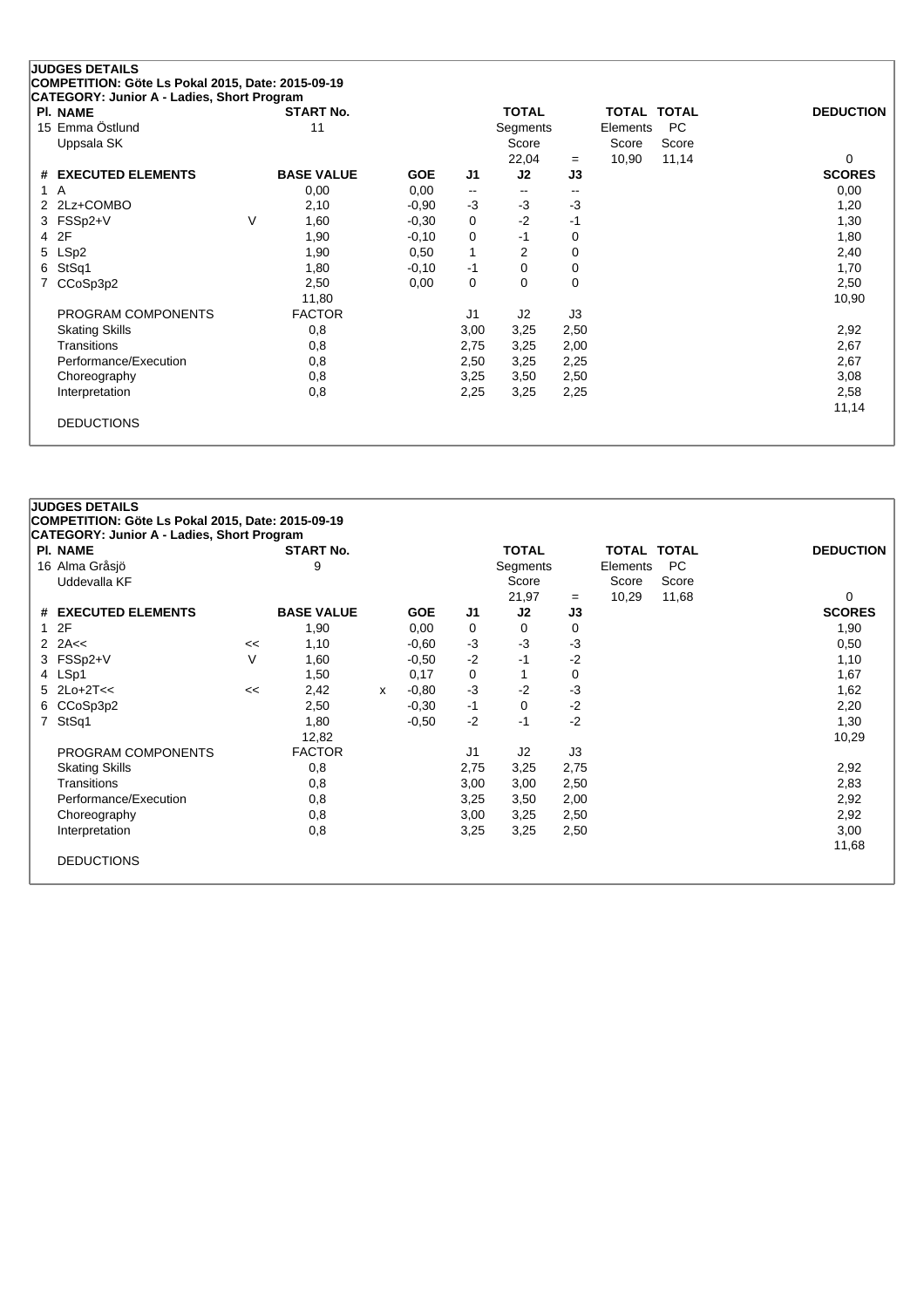| <b>PI. NAME</b>           |    | <b>START No.</b>  |   |            |                | <b>TOTAL</b> |      | TOTAL TOTAL |       | <b>DEDUCTION</b> |
|---------------------------|----|-------------------|---|------------|----------------|--------------|------|-------------|-------|------------------|
| 17 Tilda Bredberg         |    | 17                |   |            |                | Segments     |      | Elements    | PC.   |                  |
| KK Trollhättan-Vänersborg |    |                   |   |            |                | Score        |      | Score       | Score |                  |
|                           |    |                   |   |            |                | 21,91        | $=$  | 11,69       | 10,22 | $\Omega$         |
| # EXECUTED ELEMENTS       |    | <b>BASE VALUE</b> |   | <b>GOE</b> | J1             | J2           | J3   |             |       | <b>SCORES</b>    |
| $2Lz e+2T$<br>1           | e  | 2,80              |   | $-0.80$    | $-2$           | $-3$         | -3   |             |       | 2,00             |
| 2 CCoSp3p3                |    | 3,00              |   | 0,00       | 0              | 0            | 0    |             |       | 3,00             |
| $3$ 2A $\leq$             | << | 1,10              |   | $-0.60$    | $-3$           | $-3$         | $-3$ |             |       | 0,50             |
| StSqB<br>4                |    | 1,50              |   | $-0,30$    | $-1$           | $-1$         | -1   |             |       | 1,20             |
| 2F<br>5                   |    | 2,09              | x | 0,10       | 1              | 0            | 0    |             |       | 2,19             |
| FSSp2+V<br>6.             | V  | 1,60              |   | $-0,20$    | 0              | -1           | $-1$ |             |       | 1,40             |
| LSp1<br>$\overline{7}$    |    | 1,50              |   | $-0,10$    | 0              | 0            | $-1$ |             |       | 1,40             |
|                           |    | 13,59             |   |            |                |              |      |             |       | 11,69            |
| PROGRAM COMPONENTS        |    | <b>FACTOR</b>     |   |            | J <sub>1</sub> | J2           | J3   |             |       |                  |
| <b>Skating Skills</b>     |    | 0,8               |   |            | 3,00           | 2,75         | 2,50 |             |       | 2,75             |
| Transitions               |    | 0,8               |   |            | 2,75           | 2,50         | 2,00 |             |       | 2,42             |
| Performance/Execution     |    | 0,8               |   |            | 2,75           | 3,00         | 1,75 |             |       | 2,50             |
| Choreography              |    | 0,8               |   |            | 3,00           | 2,75         | 2,25 |             |       | 2,67             |
| Interpretation            |    | 0,8               |   |            | 2,50           | 2,50         | 2,25 |             |       | 2,42             |
|                           |    |                   |   |            |                |              |      |             |       | 10,22            |

|   | <b>PI. NAME</b>        |   | <b>START No.</b>  |   |            |                          | <b>TOTAL</b>             |      | <b>TOTAL TOTAL</b> |           | <b>DEDUCTION</b> |
|---|------------------------|---|-------------------|---|------------|--------------------------|--------------------------|------|--------------------|-----------|------------------|
|   | 18 Ellinor Junås       |   | 10                |   |            |                          | Segments                 |      | Elements           | <b>PC</b> |                  |
|   | Svea Konståkningsklubb |   |                   |   |            |                          | Score                    |      | Score              | Score     |                  |
|   |                        |   |                   |   |            |                          | 21,69                    | $=$  | 11,21              | 10,48     | 0                |
|   | # EXECUTED ELEMENTS    |   | <b>BASE VALUE</b> |   | <b>GOE</b> | J <sub>1</sub>           | J2                       | J3   |                    |           | <b>SCORES</b>    |
|   | 12F                    |   | 1,90              |   | $-0,10$    | 0                        | -1                       | 0    |                    |           | 1,80             |
|   | 2 FSSp2+V              | V | 1,60              |   | $-0,20$    | 0                        | $-1$                     | -1   |                    |           | 1,40             |
|   | 3 StSqB                |   | 1,50              |   | $-0.03$    | $\mathbf{1}$             | -1                       | -1   |                    |           | 1,47             |
|   | 4 2Lz+2T               |   | 3,74              | x | $-0,40$    | $-2$                     | -1                       | -1   |                    |           | 3,34             |
|   | 5 A                    |   | 0,00              | x | 0,00       | $\overline{\phantom{a}}$ | $\overline{\phantom{a}}$ |      |                    |           | 0,00             |
| 6 | CCoSp3p2               |   | 2,50              |   | 0,00       | 0                        | 0                        | 0    |                    |           | 2,50             |
|   | 7 LSpB                 |   | 1,20              |   | $-0,50$    | $-1$                     | $-2$                     | $-2$ |                    |           | 0,70             |
|   |                        |   | 12,44             |   |            |                          |                          |      |                    |           | 11,21            |
|   | PROGRAM COMPONENTS     |   | <b>FACTOR</b>     |   |            | J1                       | J <sub>2</sub>           | J3   |                    |           |                  |
|   | <b>Skating Skills</b>  |   | 0,8               |   |            | 3,00                     | 3,25                     | 2,25 |                    |           | 2,83             |
|   | Transitions            |   | 0,8               |   |            | 3,00                     | 3,00                     | 2,25 |                    |           | 2,75             |
|   | Performance/Execution  |   | 0,8               |   |            | 2,75                     | 2,75                     | 1,75 |                    |           | 2,42             |
|   | Choreography           |   | 0,8               |   |            | 3,25                     | 2,75                     | 2,00 |                    |           | 2,67             |
|   | Interpretation         |   | 0,8               |   |            | 2,75                     | 2,75                     | 1,75 |                    |           | 2,42             |
|   |                        |   |                   |   |            |                          |                          |      |                    |           | 10,48            |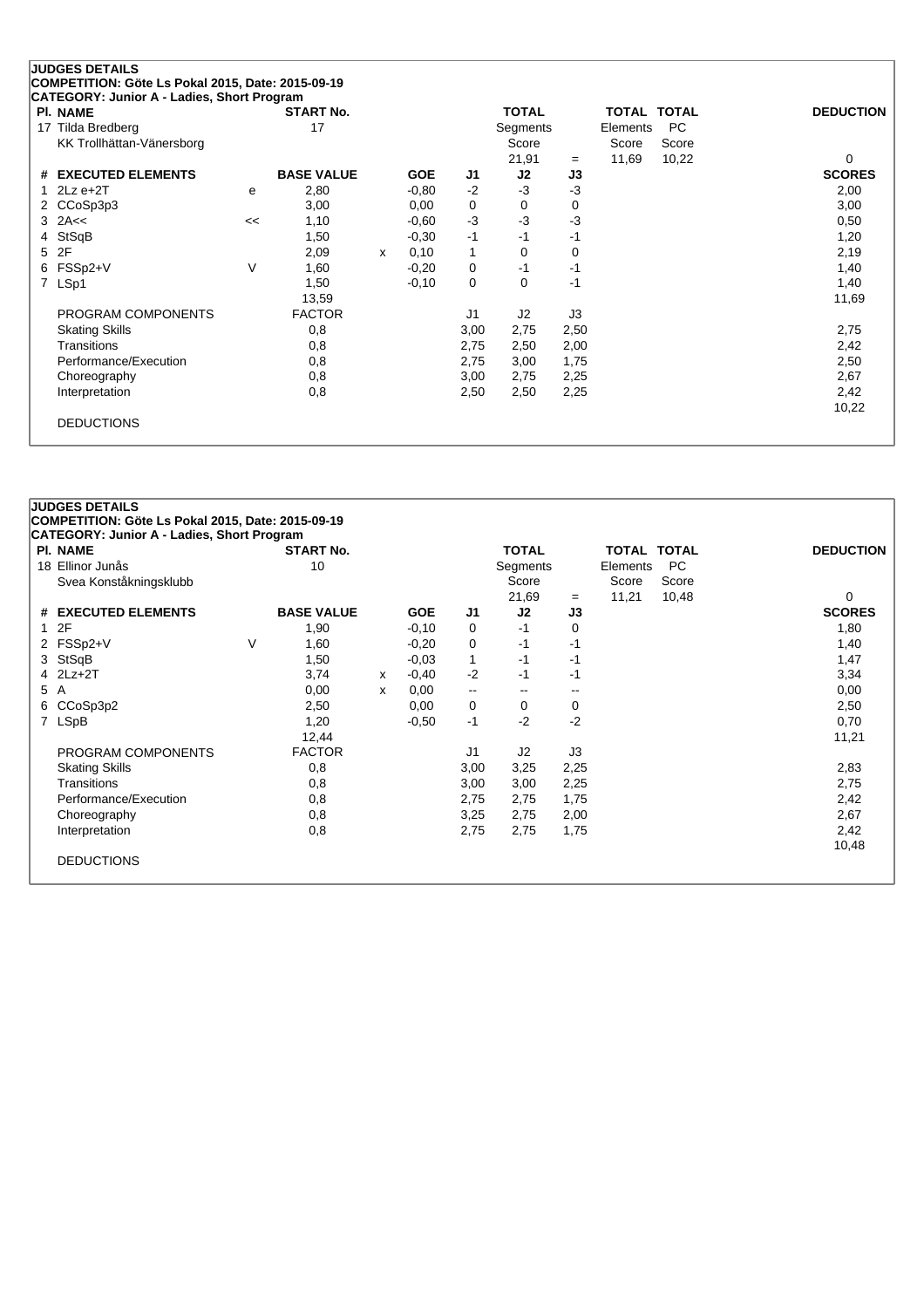| <b>PI. NAME</b>                    |           | <b>START No.</b>  |            |                          | <b>TOTAL</b>             |       | TOTAL TOTAL       |             | <b>DEDUCTION</b> |
|------------------------------------|-----------|-------------------|------------|--------------------------|--------------------------|-------|-------------------|-------------|------------------|
| 19 Kajsa Berggren<br>Lidköpings KK |           | 22                |            |                          | Segments<br>Score        |       | Elements<br>Score | PC<br>Score |                  |
|                                    |           |                   |            |                          | 21,57                    | $=$   | 9,17              | 12,40       | 0                |
| <b>EXECUTED ELEMENTS</b><br>#      |           | <b>BASE VALUE</b> | <b>GOE</b> | J <sub>1</sub>           | J2                       | J3    |                   |             | <b>SCORES</b>    |
| $2Lz e+2T$                         | е         | 2,80              | $-0,50$    | $-1$                     | $-2$                     | $-2$  |                   |             | 2,30             |
| $1A^*$<br>2                        | $\ddot{}$ | 0,00              | 0,00       | $\overline{\phantom{m}}$ | $\overline{\phantom{a}}$ | $- -$ |                   |             | 0,00             |
| FSSp1+V<br>3                       | V         | 1,40              | $-0,20$    | $-1$                     | $-1$                     | 0     |                   |             | 1,20             |
| $1F^*$<br>4                        | $\star$   | 0,00              | 0,00       | --                       | --                       | $- -$ |                   |             | 0,00             |
| CCoSp3p1<br>5.                     |           | 2,00              | $-0,10$    | 0                        | $-1$                     | 0     |                   |             | 1,90             |
| StSq2<br>6                         |           | 2,60              | 0,17       | $\mathbf{1}$             | $\Omega$                 | 0     |                   |             | 2,77             |
| LSp1<br>$\overline{7}$             |           | 1,50              | $-0,50$    | $-2$                     | $-1$                     | $-2$  |                   |             | 1,00             |
|                                    |           | 10,30             |            |                          |                          |       |                   |             | 9,17             |
| PROGRAM COMPONENTS                 |           | <b>FACTOR</b>     |            | J1                       | J2                       | J3    |                   |             |                  |
| <b>Skating Skills</b>              |           | 0,8               |            | 2,50                     | 3,50                     | 3,50  |                   |             | 3,17             |
| Transitions                        |           | 0,8               |            | 2,75                     | 3,25                     | 3,25  |                   |             | 3,08             |
| Performance/Execution              |           | 0,8               |            | 3,00                     | 3,25                     | 2,75  |                   |             | 3,00             |
| Choreography                       |           | 0,8               |            | 3,25                     | 3,25                     | 3,25  |                   |             | 3,25             |
| Interpretation                     |           | 0,8               |            | 3,00                     | 3,00                     | 3,00  |                   |             | 3,00             |
|                                    |           |                   |            |                          |                          |       |                   |             | 12,40            |

### **JUDGES DETAILS COMPETITION: Göte Ls Pokal 2015, Date: 2015-09-19 CATEGORY: Junior A - Ladies, Short Program Pl. NAME START No. TOTAL TOTAL TOTAL DEDUCTION** 20 Julia Gustafsson 24 24 Segments Elements PC<br>
Örebro KK Score Score Score Score Score Örebro KK Score Score Score Score Score Score Score Score Score Score Score Score Score Score Score Score Score 21,22 <sup>=</sup> 10,52 11,70 1 **# EXECUTED ELEMENTS BASE VALUE GOE J1 J2 J3 SCORES**  $1 \t1A^*$   $1 \t1A^*$   $1 \t1A^*$   $1 \t1A^*$   $1 \t1A^*$   $1 \t1A^*$   $1 \t1A^*$   $1 \t1A^*$   $1 \t1A^*$ 2 2Lz e+COMBO <sup>e</sup> 1,50 -0,90 -3 -3 -3 0,60 3 FSSp2+V V 1,60 -0,20 0 -1 -1 1,40 4 StSq2 2,60 -0,17 1 -1 -1 2,43 5 2F 2,09 <sup>x</sup> -0,90 -3 -3 -3 1,19 6 CCoSp3p4 3,50 0,00 0 0 0 3,50 7 LSp1 1,50 -0,10 0 -1 0 1,40 12,79 10,52 PROGRAM COMPONENTS FACTOR 11 J2 J3 Skating Skills 0,8 3,25 3,25 3,00 3,17 Transitions 0,8 3,00 3,00 2,75 2,92 Performance/Execution 0,8 0,8 3,00 3,50 2,25 2,92 Choreography 0,8 2,75 3,25 2,75 2,92 Interpretation 0,8 2,50 3,00 2,50 2,67 11,70 DEDUCTIONS Falls: 1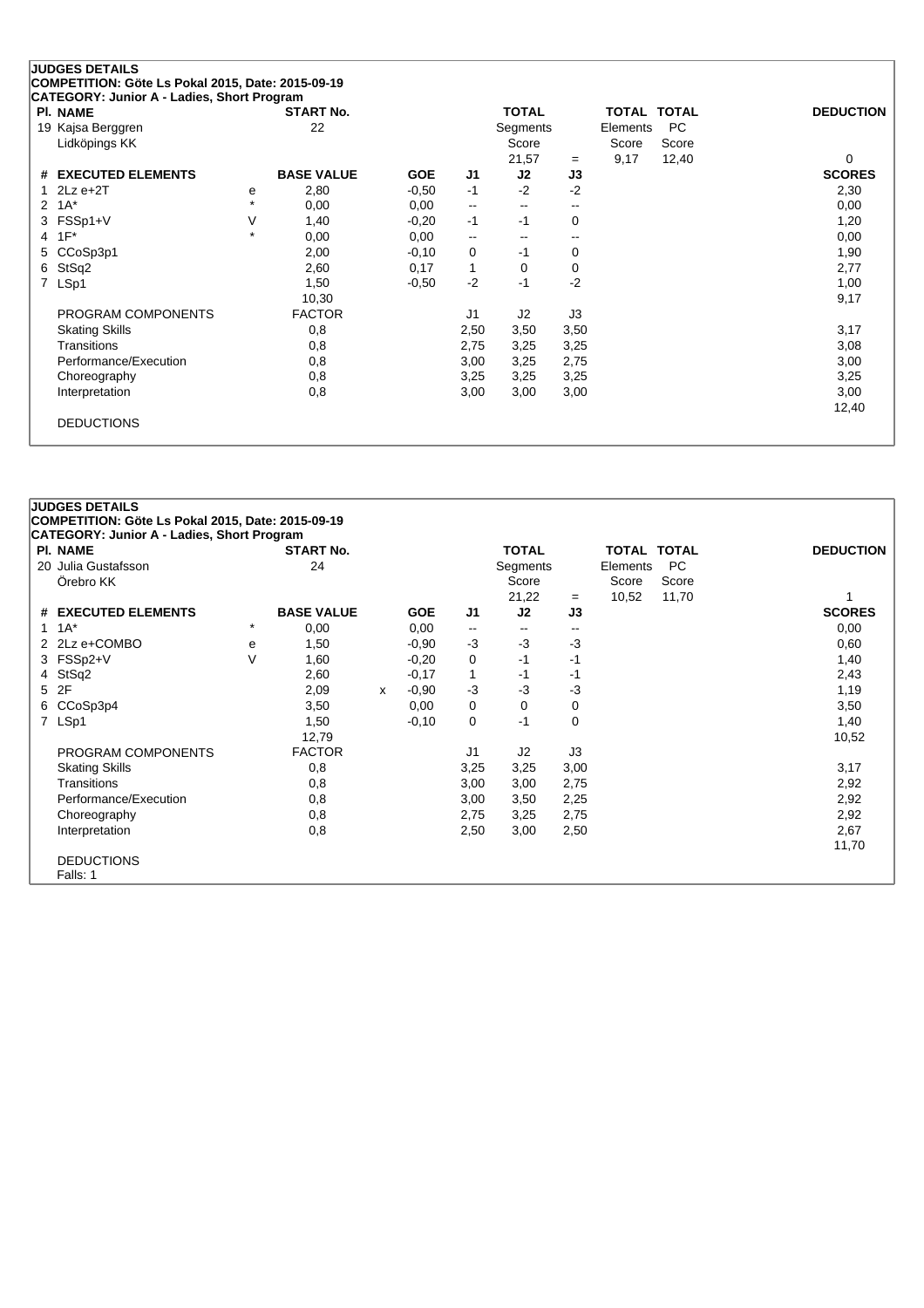|                | <b>JUDGES DETAILS</b>                             |         |                   |   |            |                          |              |             |                    |       |                  |
|----------------|---------------------------------------------------|---------|-------------------|---|------------|--------------------------|--------------|-------------|--------------------|-------|------------------|
|                | COMPETITION: Göte Ls Pokal 2015, Date: 2015-09-19 |         |                   |   |            |                          |              |             |                    |       |                  |
|                | CATEGORY: Junior A - Ladies, Short Program        |         |                   |   |            |                          |              |             |                    |       |                  |
|                | <b>PI. NAME</b>                                   |         | <b>START No.</b>  |   |            |                          | <b>TOTAL</b> |             | <b>TOTAL TOTAL</b> |       | <b>DEDUCTION</b> |
|                | 21 Elin Attermo                                   |         |                   |   |            |                          | Segments     |             | Elements           | PC    |                  |
|                | <b>KK Sollentuna</b>                              |         |                   |   |            |                          | Score        |             | Score              | Score |                  |
|                |                                                   |         |                   |   |            |                          | 21,16        | $=$         | 11,16              | 11,00 |                  |
| #              | <b>EXECUTED ELEMENTS</b>                          |         | <b>BASE VALUE</b> |   | <b>GOE</b> | J <sub>1</sub>           | J2           | J3          |                    |       | <b>SCORES</b>    |
| 1.             | FSSp4                                             |         | 3,00              |   | 0,17       | 1                        | $\Omega$     | 0           |                    |       | 3,17             |
|                | $2$ $2A<$                                         | $\,<\,$ | 2,30              |   | $-1,50$    | $-3$                     | $-3$         | $-3$        |                    |       | 0,80             |
| 3              | 1Lz*+COMBO                                        | $\star$ | 0,00              |   | 0,00       | $\overline{\phantom{a}}$ | --           | --          |                    |       | 0,00             |
| 4              | CCoSp3p2                                          |         | 2,50              |   | 0,00       | 0                        | 0            | $\mathbf 0$ |                    |       | 2,50             |
| 5              | StSq1                                             |         | 1,80              |   | $-0,20$    | 0                        | $-1$         | $-1$        |                    |       | 1,60             |
| 6              | 2F                                                |         | 2,09              | X | $-0,30$    | $\mathbf{1}$             | $-2$         | $-2$        |                    |       | 1,79             |
| $\overline{7}$ | LSp1                                              |         | 1,50              |   | $-0,20$    | $-1$                     | 0            | $-1$        |                    |       | 1,30             |
|                |                                                   |         | 13,19             |   |            |                          |              |             |                    |       | 11,16            |
|                | PROGRAM COMPONENTS                                |         | <b>FACTOR</b>     |   |            | J <sub>1</sub>           | J2           | J3          |                    |       |                  |
|                | <b>Skating Skills</b>                             |         | 0,8               |   |            | 3,00                     | 3,25         | 2,75        |                    |       | 3,00             |
|                | Transitions                                       |         | 0,8               |   |            | 3,00                     | 3,00         | 2,25        |                    |       | 2,75             |
|                | Performance/Execution                             |         | 0,8               |   |            | 2,75                     | 3,25         | 2,00        |                    |       | 2,67             |
|                | Choreography                                      |         | 0,8               |   |            | 3,50                     | 3,00         | 2,00        |                    |       | 2,83             |
|                | Interpretation                                    |         | 0,8               |   |            | 2,75                     | 2,75         | 2,00        |                    |       | 2,50             |
|                |                                                   |         |                   |   |            |                          |              |             |                    |       | 11,00            |
|                | <b>DEDUCTIONS</b>                                 |         |                   |   |            |                          |              |             |                    |       |                  |
|                | Falls: 1                                          |         |                   |   |            |                          |              |             |                    |       |                  |

## **JUDGES DETAILS COMPETITION: Göte Ls Pokal 2015, Date: 2015-09-19 CATEGORY: Junior A - Ladies, Short Program Pl. NAME START No. TOTAL TOTAL TOTAL DEDUCTION** 22 Moa Göransson 23 Segments Elements PC Uppsala Allmänna KK Score Score Score Score Score Score Score Score Score Score Score Score Score Score Score Score Score Score Score Score Score Score Score Score Score Score Score Score Score Score Score Score Score Scor 20,54 = 8,90 11,64 0<br> **J2 J3** SCORES **# EXECUTED ELEMENTS BASE VALUE GOE J1 J2 J3 SCORES** 1 2Lo+1T\* \* 1,80 -0,90 -3 -3 -3 0,90 2 LSp1 1,50 0,00 0 0 0 1,50  $3$  2F  $3$  2F  $1,90$   $0,00$   $0$   $0$   $0$   $0$   $1,90$ 4 FSSp 0,00 0,00 -- -- -- 0,00 5 StSqB 1,50 -0,30 -1 -1 -1 1,20 6 A 0,00 <sup>x</sup> 0,00 -- -- -- 0,00 7 CCoSp3p4 3,50 -0,10 0 -1 0 3,40 10,20 8,90 PROGRAM COMPONENTS FACTOR J1 J2 J3 Skating Skills 0,8 3,00 3,00 3,25 3,08 Transitions 0,8 3,00 3,00 3,00 3,00 Performance/Execution 0,8 0,8 3,25 3,25 2,75 3,08 Choreography 0,8 3,00 3,00 2,50 2,83 Interpretation 0,8 2,75 2,75 2,25 2,58 11,64 DEDUCTIONS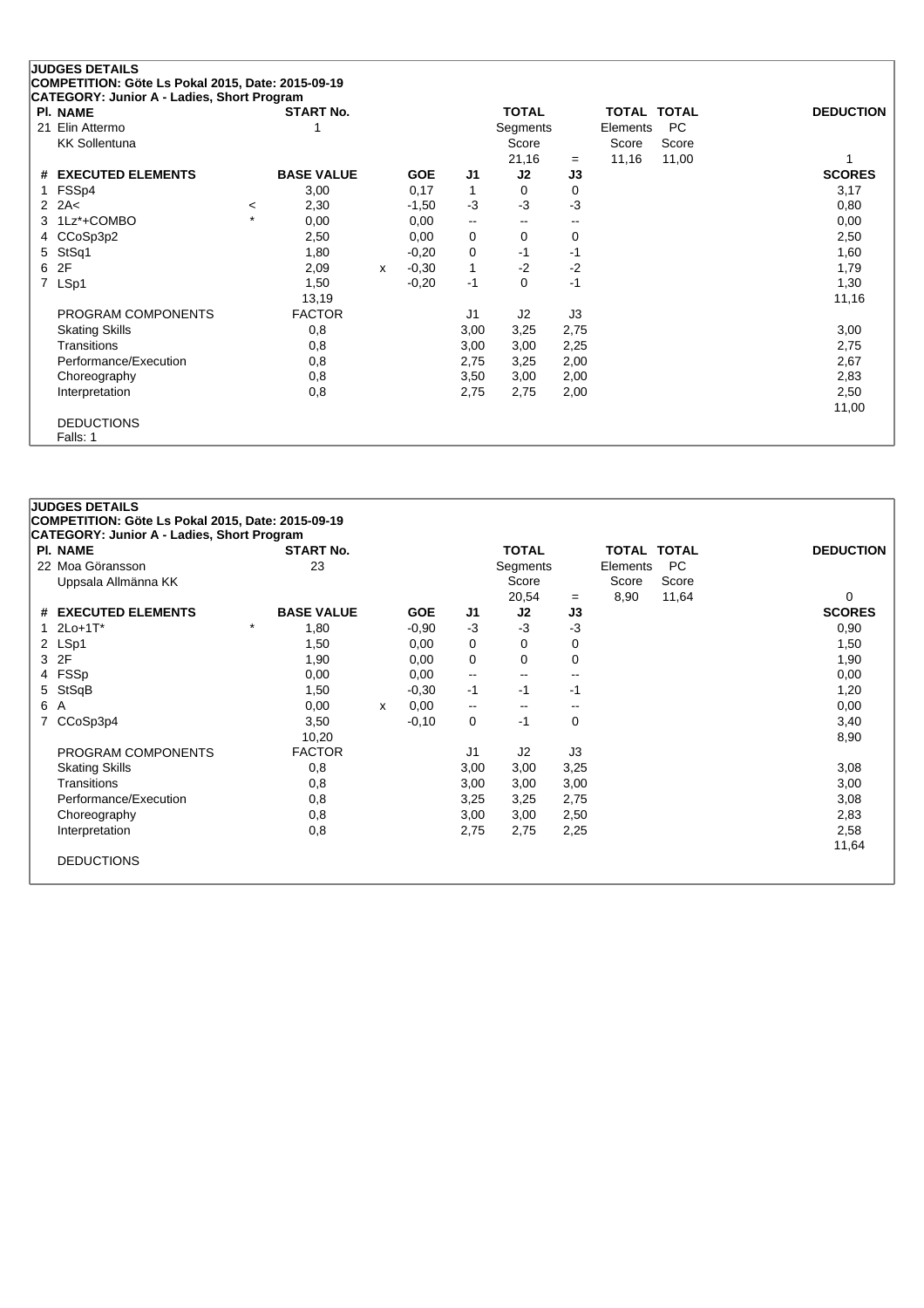| PI. NAME              |    | <b>START No.</b>  |            |      | <b>TOTAL</b>   |          | TOTAL    | <b>TOTAL</b> | <b>DEDUCTION</b> |
|-----------------------|----|-------------------|------------|------|----------------|----------|----------|--------------|------------------|
| 23 Julia Thorslund    |    | 5                 |            |      | Segments       |          | Elements | <b>PC</b>    |                  |
| Uppsala Allmänna KK   |    |                   |            |      | Score          |          | Score    | Score        |                  |
|                       |    |                   |            |      | 19,70          | $=$      | 8,70     | 11,00        | 0                |
| # EXECUTED ELEMENTS   |    | <b>BASE VALUE</b> | <b>GOE</b> | J1   | J2             | J3       |          |              | <b>SCORES</b>    |
| 2A<<                  | << | 1,10              | $-0.60$    | $-3$ | $-3$           | $-3$     |          |              | 0,50             |
| 2 2Lo<+2Lo<<          | << | 1,80              | $-0.60$    | $-2$ | $-3$           | -1       |          |              | 1,20             |
| 3 FSSp2+V             | V  | 1,60              | $-0,10$    | 0    | $-1$           | $\Omega$ |          |              | 1,50             |
| $4$ $2F <$            | << | 0,50              | $-0,27$    | $-2$ | $-3$           | -3       |          |              | 0,23             |
| StSqB<br>5.           |    | 1,50              | $-0,40$    | $-1$ | $-1$           | $-2$     |          |              | 1,10             |
| <b>LSpB</b><br>6.     |    | 1,20              | $-0,20$    | $-1$ | 0              | $-1$     |          |              | 1,00             |
| CCoSp3p3              |    | 3,00              | 0,17       | 1    | 0              | $\Omega$ |          |              | 3,17             |
|                       |    | 10,70             |            |      |                |          |          |              | 8,70             |
| PROGRAM COMPONENTS    |    | <b>FACTOR</b>     |            | J1   | J <sub>2</sub> | J3       |          |              |                  |
| <b>Skating Skills</b> |    | 0,8               |            | 3,00 | 3,25           | 3,00     |          |              | 3,08             |
| <b>Transitions</b>    |    | 0,8               |            | 2,75 | 2,75           | 2,75     |          |              | 2,75             |
| Performance/Execution |    | 0,8               |            | 3,00 | 3,00           | 2,00     |          |              | 2,67             |
| Choreography          |    | 0,8               |            | 3,25 | 2,75           | 2,75     |          |              | 2,92             |
| Interpretation        |    | 0,8               |            | 2,50 | 2,25           | 2,25     |          |              | 2,33             |
|                       |    |                   |            |      |                |          |          |              | 11,00            |

### **JUDGES DETAILS COMPETITION: Göte Ls Pokal 2015, Date: 2015-09-19 CATEGORY: Junior A - Ladies, Short Program Pl. NAME START No. TOTAL TOTAL TOTAL DEDUCTION** 24 Kerstin Glantz 15 Segments Elements PC Lidköpings KK Score Score Score Score Score Score Score Score Score Score Score Score Score Score Score Score Score Score Score Score Score Score Score Score Score Score Score Score Score Score Score Score Score Score Scor 18,82 = 9,36 12,46 3 **# EXECUTED ELEMENTS BASE VALUE GOE J1 J2 J3 SCORES** 1 2Lz e+COMBO <sup>e</sup> 1,50 -0,90 -3 -3 -3 0,60 2 2A<< << 1,10 -0,60 -3 -3 -3 0,50 3 FSSp2+V V 1,60 -0,20 -1 -1 0 1,40 4 StSq2 2,60 0,17 1 -1 1 2,77 5 CCoSp2pB 1,50 0,00 0 0 0 0 1,50 6 LSp1 1,50 -0,10 -1 0 0 1,40 7 2F 2,09 <sup>x</sup> -0,90 -3 -3 -3 1,19 11,89 9,36 PROGRAM COMPONENTS FACTOR 11 J2 J3 Skating Skills 0,8 3,00 3,25 3,50 3,25 Transitions 0,8 3,00 3,00 3,50 3,17 Performance/Execution 0,8 0,8 2,75 3,25 3,00 3,00 Choreography 0,8 3,50 3,25 3,25 3,33 Interpretation 0,8 2,50 3,00 3,00 2,83 12,46 DEDUCTIONS Time Violation: 1 Falls: 2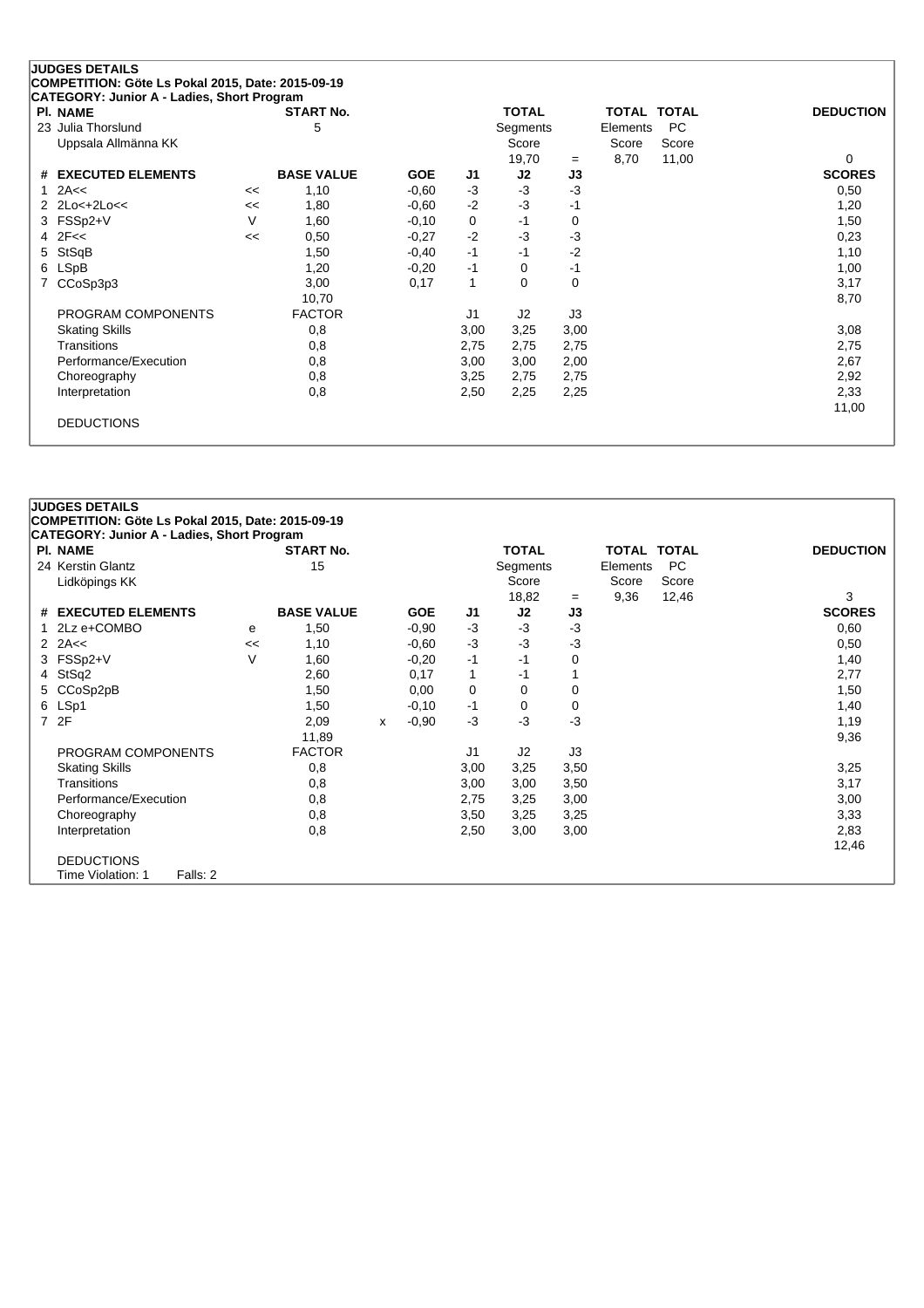|    | <b>JUDGES DETAILS</b><br>COMPETITION: Göte Ls Pokal 2015, Date: 2015-09-19 |         |                   |            |      |              |      |          |             |                  |
|----|----------------------------------------------------------------------------|---------|-------------------|------------|------|--------------|------|----------|-------------|------------------|
|    | CATEGORY: Junior A - Ladies, Short Program                                 |         |                   |            |      |              |      |          |             |                  |
|    | PI. NAME                                                                   |         | <b>START No.</b>  |            |      | <b>TOTAL</b> |      |          | TOTAL TOTAL | <b>DEDUCTION</b> |
|    | 25 Maria Sandberg                                                          |         | 19                |            |      | Segments     |      | Elements | PC.         |                  |
|    | IFK Västerås KK                                                            |         |                   |            |      | Score        |      | Score    | Score       |                  |
|    |                                                                            |         |                   |            |      | 17,86        | $=$  | 7,20     | 11,66       |                  |
|    | # EXECUTED ELEMENTS                                                        |         | <b>BASE VALUE</b> | <b>GOE</b> | J1   | J2           | J3   |          |             | <b>SCORES</b>    |
| 1. | 2A<<                                                                       | <<      | 1,10              | $-0,47$    | $-1$ | $-3$         | $-3$ |          |             | 0,63             |
|    | 2 2Lz e+COMBO                                                              | е       | 1,50              | $-0.90$    | $-3$ | $-3$         | $-3$ |          |             | 0,60             |
|    | 3 FSSpB+V                                                                  | V       | 1,20              | $-0,20$    | 0    | -1           | $-1$ |          |             | 1,00             |
| 4  | $1F^*$                                                                     | $\star$ | 0,00              | 0,00       | --   | $-$          | $-$  |          |             | 0,00             |
|    | 5 LSpB                                                                     |         | 1,20              | $-0,20$    | 0    | $-1$         | -1   |          |             | 1,00             |
| 6. | StSq1                                                                      |         | 1,80              | 0,17       | 1    | 0            | 0    |          |             | 1,97             |
|    | CCoSp3p1                                                                   |         | 2,00              | 0,00       | 0    | 0            | 0    |          |             | 2,00             |
|    |                                                                            |         | 8,80              |            |      |              |      |          |             | 7,20             |
|    | PROGRAM COMPONENTS                                                         |         | <b>FACTOR</b>     |            | J1   | J2           | J3   |          |             |                  |
|    | <b>Skating Skills</b>                                                      |         | 0,8               |            | 3,00 | 3,50         | 3,00 |          |             | 3,17             |
|    | Transitions                                                                |         | 0,8               |            | 2,75 | 3,50         | 2,75 |          |             | 3,00             |
|    | Performance/Execution                                                      |         | 0,8               |            | 2,25 | 3,25         | 2,25 |          |             | 2,58             |
|    | Choreography                                                               |         | 0,8               |            | 3,00 | 3,25         | 3,00 |          |             | 3,08             |
|    | Interpretation                                                             |         | 0,8               |            | 2,50 | 3,00         | 2,75 |          |             | 2,75             |
|    |                                                                            |         |                   |            |      |              |      |          |             | 11,66            |
|    | <b>DEDUCTIONS</b>                                                          |         |                   |            |      |              |      |          |             |                  |
|    | Falls: 1                                                                   |         |                   |            |      |              |      |          |             |                  |

### **JUDGES DETAILS COMPETITION: Göte Ls Pokal 2015, Date: 2015-09-19 CATEGORY: Junior A - Ladies, Short Program Pl. NAME START No. TOTAL TOTAL TOTAL DEDUCTION** 26 Vanessa Matus 13 Segments Elements PC Konståkarna Borås Score Score Score Score Score Score Score Score Score Score Score Score Score Score Score Score Score Score Score Score Score Score Score Score Score Score Score Score Score Score Score Score Score Score 17,24 <sup>=</sup> 9,50 9,74 2 **# EXECUTED ELEMENTS BASE VALUE GOE J1 J2 J3 SCORES**  $1 \t2Lz + 1T^*$   $1,20$   $1,20$   $-0,90$   $-3$   $-3$   $-3$   $-3$   $-1,20$ 2 LSpB 1,20 -0,30 -1 -1 -1 0,90  $3$  2A<<  $2$  3  $2$ A<<  $1,10$   $-0,60$   $-3$   $-3$   $-3$ 4 2F ! 1,90 -0,90 -3 -3 -3 1,00 5 CCoSp2p2 2,00 0,00 0 0 0 2,00 6 StSq1 1,80 -0,40 -2 -2 0 1,40 7 FSSp3 2,60 -0,10 0 -1 0 2,50 12,70 9,50 PROGRAM COMPONENTS FACTOR FACTOR J1 J2 J3 Skating Skills 0,8 3,00 2,50 2,50 2,67 Transitions 0,8 2,75 2,50 2,25 2,50 Performance/Execution 0,8 0,8 2,75 2,75 1,75 2,42 Choreography 0,8 3,00 2,50 2,00 2,50 Interpretation 0,8 2,25 2,25 1,75 2,08 9,74 DEDUCTIONS Falls: 2